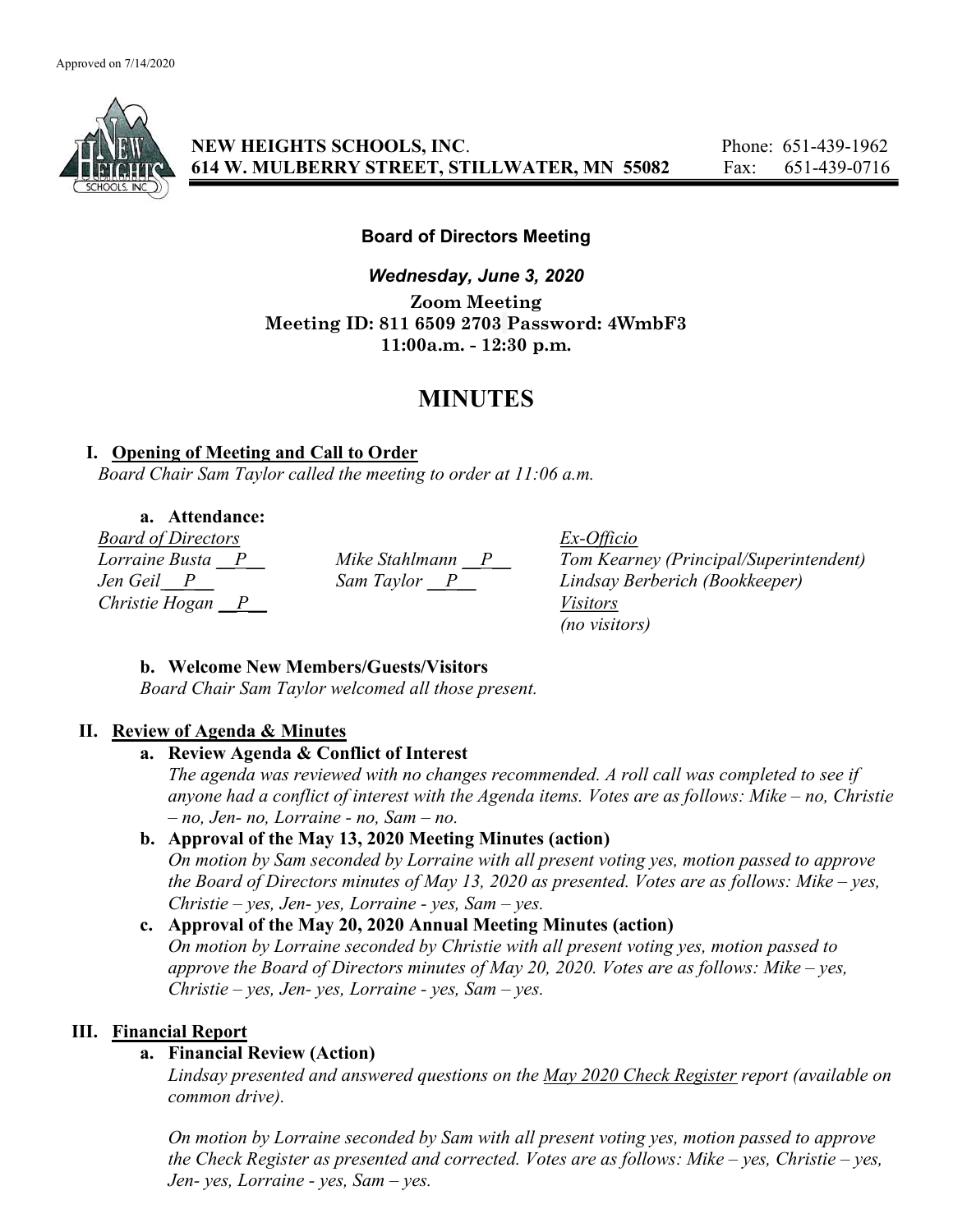#### IV. Old Business

#### a. Graduation Ceremony (June 10, 2020)

Tom discussed the progress of this year's graduation ceremony due to the Covid-19 pandemic. He is first waiting on all seniors to complete their work. There are eight who should complete requirements for graduation. He is envisioning all Board members to attend on Zoom. Katy Chamberlin is working with Tom to make it as appealing as possible. He has invited every secondary teacher to speak for two to three minutes. Each student and their parents are invited to say a few words. Tom has the video completed except for music. During the Zoom practice the music seems to skip and not synchronize with the visuals. They are working on alternatives for the Zoom presentation. He is also asking to have graduates toss caps in the air and have these pictures presented during the ceremony.

#### V. New Business

#### a. Authorizer Contract

Tom led a discussion on the contract between the MN Guild and New Heights School. It is still in draft form. Once it is completed, he will request a special Zoom meeting to vote on approval.

#### b. Officer Nominations - Discussion (July Meeting)

Board Chair Sam Taylor led a discussion on assigning officers at the July meeting. We discussed keeping our current positions as we extended our terms one year anyway

#### b. Staffing Updates

Tom led a discussion on our 2020-21 school year staffing needs. He has not completed every staff evaluation. Once they are completed, he will have a better feeling towards our future needs. He struggles with the younger staff and their commitment to return. He will keep us informed. He is working with a new Special Education applicant to firm up hiring requirements.

#### c. School Director Evaluation (Sam, Lorraine, Mike)

Sam led a discussion on the School Director Evaluation review. She apologized for not having this completed and will bring it up at our July meeting

#### d. Board Training

Sam led a discussion on the need to have ongoing board training. Christie and Sam completed modules and were very positive. Lindsay has been recording these for tracking. All board members will forward their copies of training as it is completed to Lindsay.

#### VI. Policy Review (action)

- a. Policy Revisions for Approval
	- i. # Board Training Policy (Lorraine)

Lorraine will present this policy at our July meeting.

ii.  $\#$  - E-Learning Policy (Lorraine)

Lorraine will present this policy at our July meeting.

#### b. Policies for July

#616 School District System Accountability